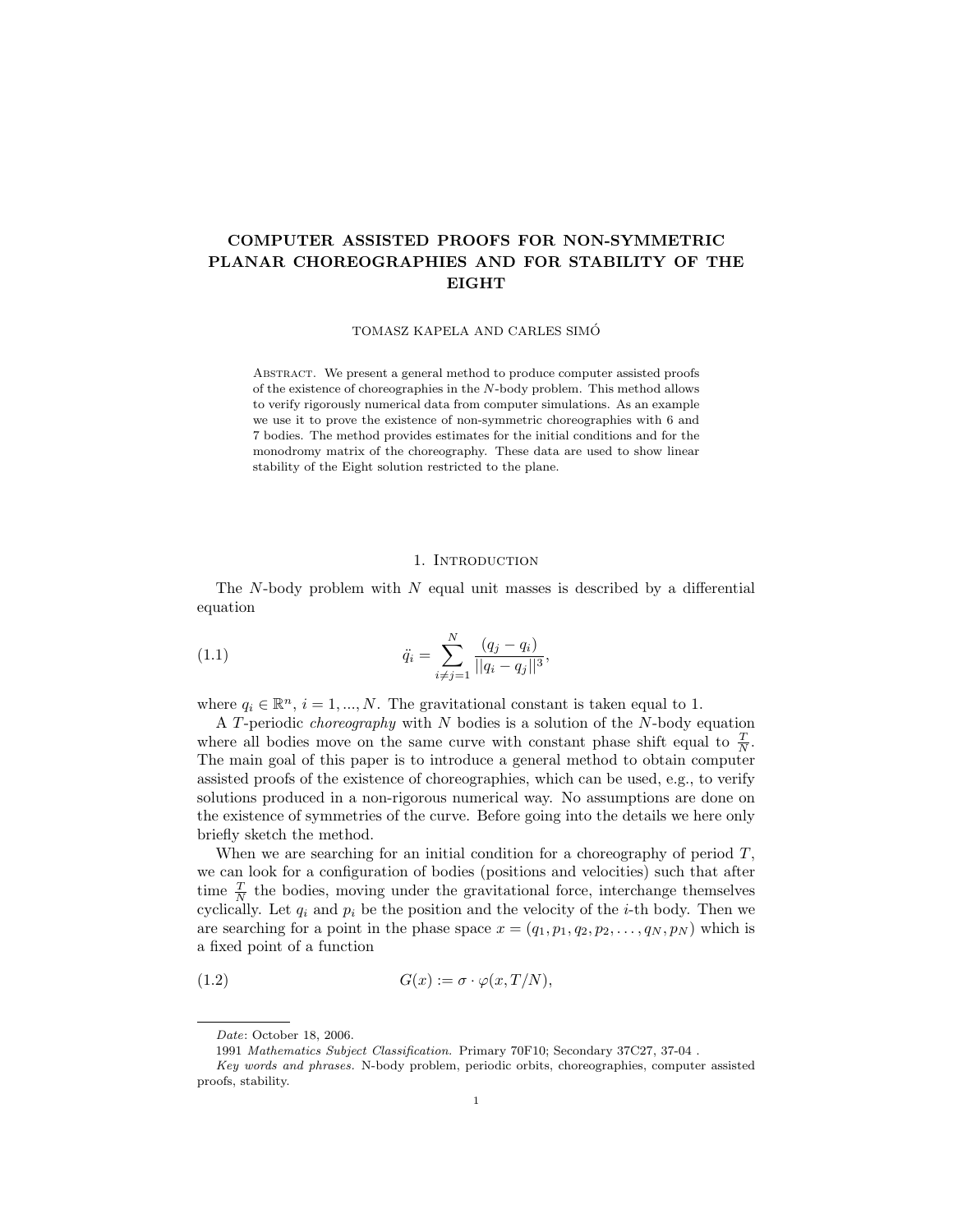where  $\varphi(x, t)$  is the flow generated by the N-body equation (1.1) and  $\sigma(q_1, p_1, q_2, p_2,$  $( ..., q_N, p_N) = (q_N, p_N, q_1, p_1, ..., q_{N-1}, p_{N-1})$  is a cyclical shift of the bodies. Instead of searching for a fixed point of G one can search for a zero of function

$$
(1.3) \t\t\t F(x) = G(x) - x.
$$

To achieve this goal we want to use the Interval Krawczyk Method (see section 3), which can rigorously prove the existence of a locally unique zero of the function F. But we face difficulties: due to the existence of first integrals the solution of the N-body problem is never isolated. When we have one solution then another one can be obtained by rotation, translation, rescaling or phase shift. From this it follows that zeroes of  $F$  are never isolated. So there is no chance for Interval Krawczyk Method to succeed.

To get around this we reduce the phase space and we modify the function F. Then using interval arithmetic we rigorously verify the assumptions of Interval Krawczyk Method and, as a result, we prove the existence of a zero of the function  $F$  in the reduced space. But then we have an obvious question: can this guarantee the existence of a zero of  $F$  in the full phase space? In general the answer is negative. In this paper we will show that for a specific reduction and under some additional conditions we have also the existence of a zero of  $F$  in the full space and hence the existence of the desired choreography. In section 4 we describe a general method of reduction using the first integrals. In previous papers [KZ, Ka] the symmetries of the orbit have been used for this reduction. So only the existence of symmetric orbits could be proved. The new method is not assuming any symmetry. It is applied to prove the existence of planar (i.e.  $\mathbb{R}^n = \mathbb{R}^2$ ) nonsymmetric choreographies with 6 and 7 bodies.

The outline of the paper is as follows: in Section 2 we introduce the notation of interval arithmetic and explain what we understand by a computer assisted proof. Section 3 recalls the definitions and properties of Krawczyk operator. Section 4 presents the main theorems which are the base of our method. In Section 5 we test the method reproving the case of the figure eight with 3 bodies and then it is applied to prove the existence of choreographies with 6 and 7 bodies. Section 6 shows one of the advantages of the present method: it gives not only existence results but also estimates for the initial conditions of the choreographies and the monodromy matrix. This information is used to show stability of the Eight solution for motions restricted to the plane and with fixed angular momentum equal to zero.

#### 2. Computer assisted proofs

Due to representation errors, to be rigorous, instead of real numbers in computations we use representable intervals (intervals having representable numbers on both ends). For any set  $X \in \mathbb{R}$  we denote by [X] an interval hull, the smallest representable interval which contains  $X$ . Next we define interval arithmetic on representable intervals. Let X,Y be two representable intervals,  $\diamond \in \{+, -, \times, /\}$  be any basic operation. Then we define

$$
X \hat{\diamond} Y = [X \diamond Y].
$$

For division we assume additionally that  $0 \notin Y$ . This can be easily extended to arithmetic on vectors and matrices with interval entries (we call them interval vectors and interval matrices or just interval sets). For any basic function  $f$ , using interval arithmetic, we define its interval version  $\hat{f}$  in such a way that for any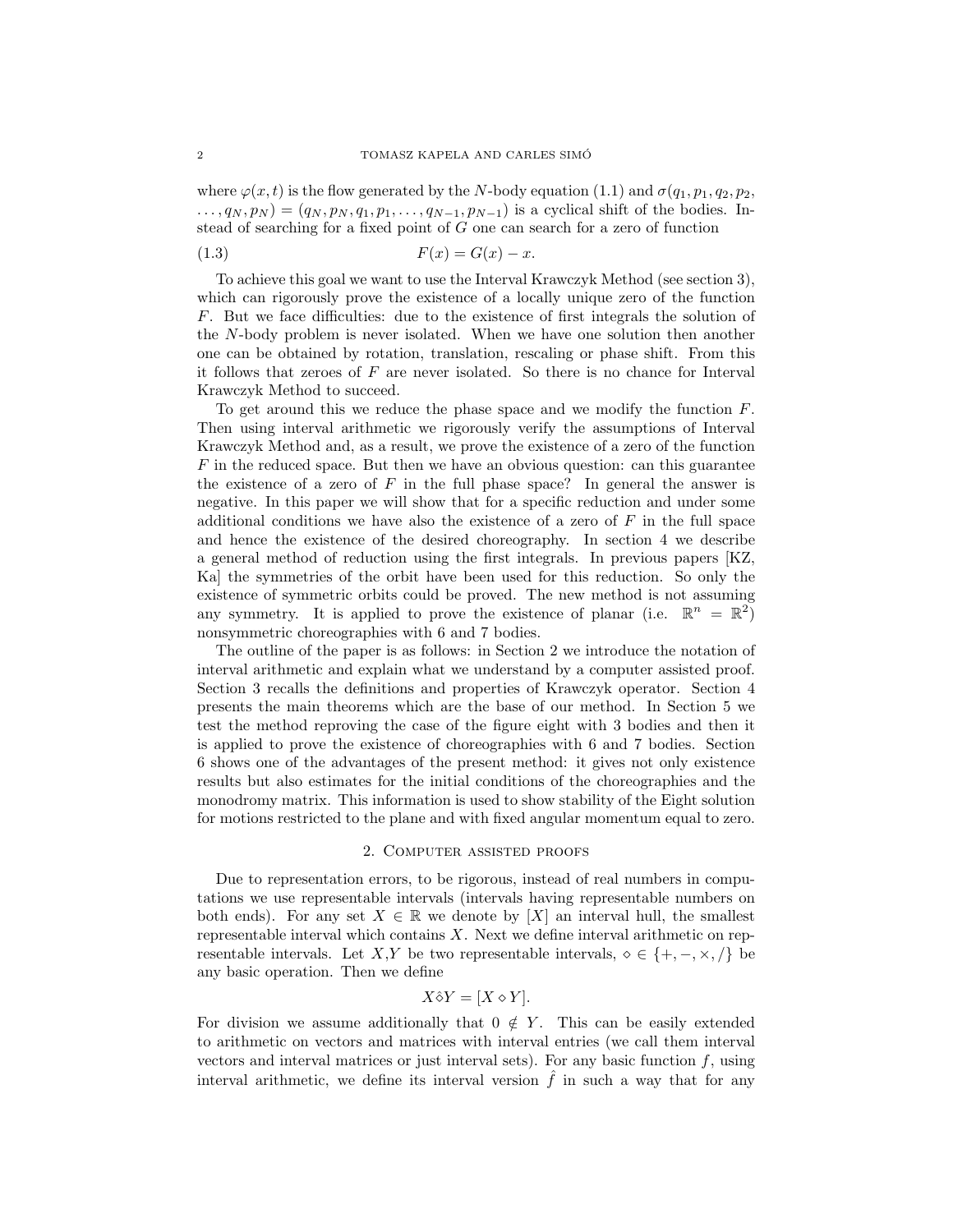interval set X a value  $f(X)$  is some interval set containing  $f(X)$ . For any interval vector  $X$  we denote by  $\dim X$  the vector of diameters of its components.

In computer assisted proofs we use computers in the following way. First of all we need some abstract theorem with assumptions of special kind (e.g. inequalities, inclusions). Next we use interval arithmetic to obtain rigorous upper bounds for the values of some parameters or functions and finally we rigorously check the assumptions of that theorem.

Below we present Krawczyk Theorem as an example of theorem whose assumptions can be verified using interval arithmetic. It is the basis for all other theorems in that paper.

# 3. The Interval Krawczyk Method

We cite the following result from Krawczyk [K]. Assume that:

- $F: \mathbb{R}^n \longrightarrow \mathbb{R}^n$  is a  $C^1$  function,
- $X \subset \mathbb{R}^n$  is an interval set,
- $\bar{x} \in X$ ,
- $C \in \mathbb{R}^{n \times n}$  is a linear isomorphism.

Then the Krawczyk operator is given by

$$
K(\bar{x}, X, F) := \bar{x} - CF(\bar{x}) + (Id - C[DF(X)])(X - \bar{x}),
$$

where  $[DF(X)]$  denotes the interval hull of the derivative computed over the set X.

Theorem 3.1. With the assumptions and notation introduced above, the following holds:

- (1) If  $x^* \in X$  and  $F(x^*) = 0$ , then  $x^* \in K(\bar{x}, X, F)$ .
- (2) If  $K(\bar{x}, X, F) \subset intX$ , then there exists a unique  $x^* \in X$  such that  $F(x^*) =$ 0.
- (3) If  $K(\bar{x}, X, F) \cap X = \emptyset$ , then  $F(x) \neq 0$  for all  $x \in X$ .

**Remark.** To compute Krawczyk operator we need the value of F in the point  $\bar{x}$  and the interval hull of its derivative  $[DF]$  computed over the whole set X. Although C can be any non-degenerate matrix, the best choice is to take an approximation of the inverse of  $DF(\bar{x})$ .

# 4. Reduction method using first integrals

As it was mentioned in section 1, to isolate a fixed point of the function  $G$  given by equation (1.2), we need to reduce the dimension of the phase space. In a first step we reduce system (1.1) by fixing the centre of mass at the origin. Due to the complicated nature of the first integrals of the angular momentum and the total energy, further reduction by fixing the values of these integrals is not convenient. In fact, it is not necessary. Instead of this we fix the values of two coordinates in the initial configuration, because it seems that there is at least a two parameter system degeneracy. A vector with these coordinates will be denoted by  $c$ , and a vector with the remaining coordinates will be denoted by  $z$ . Then we will show the existence of a fixed point of  $G$  on the z-coordinates. It is equivalent to the existence of a trajectory such that the configurations at times  $t = 0$  and  $t = T/N$ are (after a cyclical permutation of the bodies) the same on  $z$ -coordinates. Let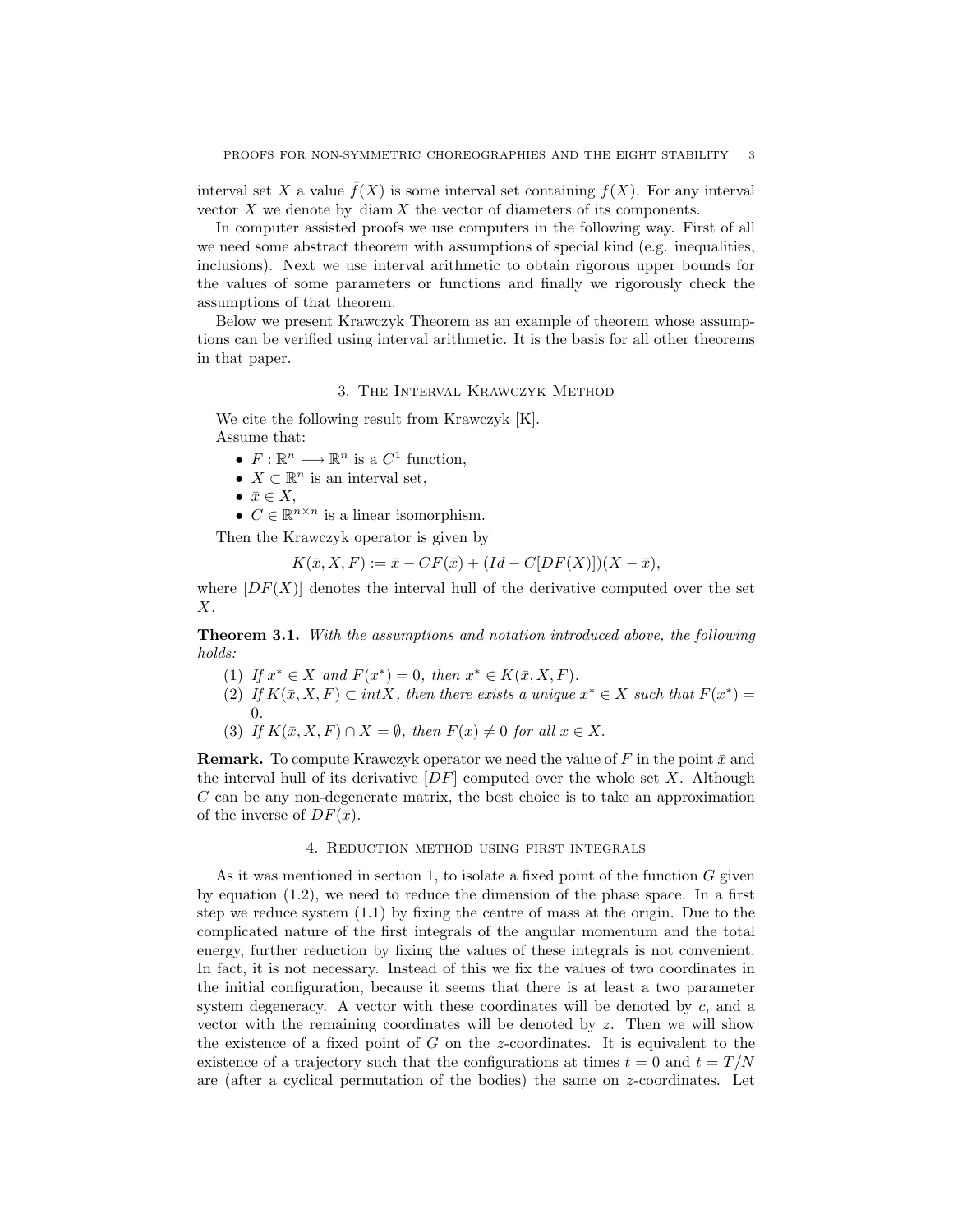$(z_0, c_0)$  and  $(z_0, c_1)$  be two such configurations. The last step is to show that we return exactly to the initial condition in the full space, so that  $c_0 = c_1$ . By  $J(z, c)$ we will denote a function of the first integrals (the total energy and the angular momentum). We will show that for fixed  $z = z_0$  the function J is injective in some set  $C$  which contains  $c_0$  and  $c_1$ . Because of the conservation of the first integrals we have  $J(z_0, c_0) = J(z_0, c_1)$ , and this implies that  $c_0 = c_1$ .

Before going into details of the reduction method, we will state and prove some general result.

**Definition 4.1.** Let  $X \subset \mathbb{R}^n$ . We represent a point  $x \in X$  as a pair  $(z, c) \in$  $\mathbb{R}^k \times \mathbb{R}^m$ , where  $n = k + m$ . For such a representation we define projections

$$
\pi_z(z,c) = z \qquad \pi_c(z,c) = c.
$$

**Theorem 4.2.** Let  $X \subset \mathbb{R}^n$  and  $(z_0, c_0) \in \mathbb{R}^k \times \mathbb{R}^m$ . Let  $G: X \longrightarrow \mathbb{R}^n$  and  $J:$  $X \longrightarrow \mathbb{R}^m$  be  $C^1$  functions such that  $\pi_z G(z_0, c_0) = z_0$  and  $J(z_0, c_0) = J(G(z_0, c_0))$ . Let Z and C be interval sets such that  $z_0 \in Z$ ,  $c_0 \in C$  and  $[\pi_c(G(Z, c_0))] \subset C$ . If Let  $\Delta$  and  $C$  be interval sets such that  $z_0 \in \Delta$ ,  $c_0 \in C$  and  $[\pi_c(G(\Delta),$ <br>the interval matrix  $\left[\frac{\partial J}{\partial c}(Z, C)\right]$  is invertible, then  $G(z_0, c_0) = (z_0, c_0)$ .

To prove that theorem we need the following lemma

**Lemma 4.3.** Let  $F : \mathbb{R}^m \to \mathbb{R}^m$  be a  $C^1$  function. If the interval matrix  $[DF(X)]$ is invertible for some interval set  $X$ , then  $F$  is injective on  $X$ .

**Proof.** For any two points  $x_1, x_2 \in X$  we have (4.1)

$$
F(x_2) - F(x_1) = \int_0^1 \frac{dF}{dt}(x_1 + t(x_2 - x_1))dt = \int_0^1 \frac{\partial F}{\partial x}(x_1 + t(x_2 - x_1))dt \cdot (x_2 - x_1)
$$

Let  $N(x_2, x_1) = \int_0^1 \frac{\partial F}{\partial x}(x_1 + t(x_2 - x_1))dt$ . Because  $N(x_2, x_1) \in [DF(X)]$ , one has that  $N(x_2, x_1)$  is invertible for any choice of  $x_2, x_1 \in X$ .

We can rewrite (4.1) as

(4.2) 
$$
F(x_2) - F(x_1) = N(x_2, x_1)(x_2 - x_1) \text{ for each } x_1, x_2 \in X
$$

If  $F(x_1) = F(x_2)$  for some  $x_1, x_2 \in X$ , then from (4.2) it follows that  $N(x_2, x_1)$  $(x_2 - x_1) = 0$ . Hence from invertibility of  $N(x_2, x_1)$  we have  $x_2 - x_1 = 0$ , what means that the function  $F$  is injective on  $X$ .

**Proof of Theorem 4.2** Let  $\pi_c G(z_0, c_0) = c_1$ . It is enough to show that  $c_1 = c_0$ . For any fixed  $z \in Z$  let  $J_z(c) = J(z, c)$ . The interval matrix  $[DJ_z(C)]$  is invertible because  $[DJ_z(C)] \subset \left[\frac{\partial J}{\partial c}(Z, C)\right]$ . Hence from Lemma 4.3 for each  $z \in \overline{Z}$  the function  $J_z$  is injective on the set C. Directly from the assumptions of Theorem 4.2, we have that  $c_0, c_1 \in C$  and  $J_{z_0}(c_0) = J_{z_0}(c_1)$ . Hence from injectivity of  $J_{z_0}$  it follows that  $c_0 = c_1.$ 

If in the application of Theorem 4.2 we use as  $J$  a function of all the first integrals of the N-body problem, then we will face a problem due to the special nature of the first integrals coming from the centre of mass condition. To calculate its value we need to know not only the configuration of the bodies at a given moment, but also the time spent from the beginning of the motion. To overcome this, we fix the centre of mass at the origin and we reduce system  $(1.1)$  by removing the equation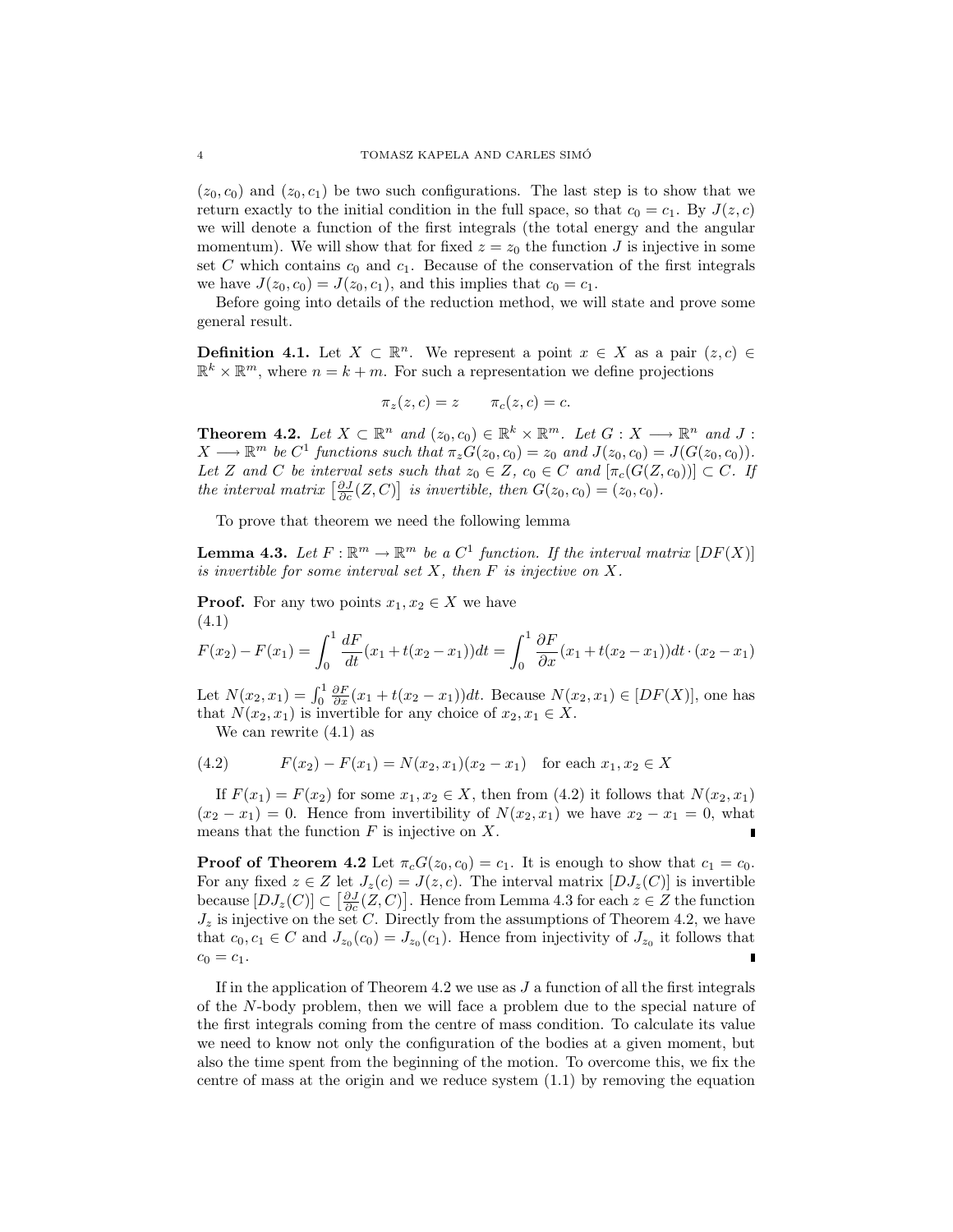and coordinates corresponding to the last body. We obtain

(4.3) 
$$
\begin{cases} \n\ddot{q}_i = \sum_{i \neq j=1}^N \frac{(q_j - q_i)}{||q_i - q_j||^3} & \text{for } i = 1, 2, ..., N - 1, \\ \n\text{where } q_N = -\sum_{i=1}^{N-1} q_i, \quad p_N = -\sum_{i=1}^{N-1} p_i. \n\end{cases}
$$

For a point  $x = (q_1, p_1, \ldots, q_{N-1}, p_{N-1})$  let us denote by  $\overline{\varphi}(x, t)$  the flow generated by the reduced system (4.3) and let

$$
\bar{\sigma}(x) = \left(-\sum_{i=1}^{N-1} q_i, -\sum_{i=1}^{N-1} p_i, q_1, p_1, \dots, q_{N-2}, p_{N-2}\right).
$$

Then the reduced version of the function  $G$  is defined as follows

(4.4) 
$$
\bar{G}(x) = \bar{\sigma} \circ \bar{\varphi}\left(x, \frac{T}{N}\right).
$$

**Lemma 4.4.** If  $\bar{x} = (q_1, p_1, \ldots, q_{N-1}, p_{N-1})$  is a fixed point of the map  $\bar{G}$ , then  $x =$ ıŗ  $q_1, p_1, \ldots, q_{N-1}, p_{N-1}, -\sum_{i=1}^{N-1} q_i, -\sum_{i=1}^{N-1} p_i$  $\zeta^{\prime}$ is a fixed point of the map G.

**Proof.** The centre of mass and the total linear momentum of the configuration  $x$ are the zero vectors, so the centre of mass of the configuration  $\varphi(x, t)$  will be at the origin. Hence  $q_N(t) = -\sum_{i=1}^{N-1} q_i(t)$  and  $p_N(t) = -\sum_{i=1}^{N-1} p_i(t)$  for all t. Using the fact that  $\bar{x}$  is a fixed point of  $\bar{G}$  at time  $t = \frac{T}{N}$  we have

$$
\varphi\left(x, \frac{T}{N}\right) = \left(q_2, p_2, \dots, -\sum_{i=1}^{N-1} q_i, -\sum_{i=1}^{N-1} p_i, \sum_{i=1}^{N-1} q_i - \sum_{i=2}^{N-1} q_i, \sum_{i=1}^{N-1} p_i - \sum_{i=2}^{N-1} p_i\right)
$$

$$
= \left(q_2, p_2, \dots, q_{N-1}, p_{N-1}, -\sum_{i=1}^{N-1} q_i, -\sum_{i=1}^{N-1} p_i, q_1, p_1\right)
$$

$$
= \sigma^{-1}(x).
$$

Hence  $x$  is a fixed point of map  $G$ .

Fixed points of  $\overline{G}$ , and thereby zeroes of a function

$$
\bar{F}(x) = \bar{G}(x) - x,
$$

still are not isolated because of the first integrals of the total energy and the angular momentum. In fact, this degeneracy seems to have at least three parameters: one coming from scaling (it is connected also with period changing), the second one from a rotation around the origin and the third one connected with the freedom on choosing an initial point on the trajectory. One of degeneracies is removed by fixing the period  $T$ . This is equivalent to fix the scaling due to Kepler's third law. We usually choose  $T$  to be the period of our numerical approximation of the choreography. To remove the other two degeneracies we assume that at  $t = 0$  the first body is on the X axis and has a velocity orthogonal to that axis. It is not restrictive, because for every choreography we can rotate the coordinate frame and choose an appropriate initial point to fulfil this assumption (see [S1]). One can even assume that at  $t = 0$  the first body is at maximal distance from the origin. In such initial configuration the second coordinate of the position of the first body and the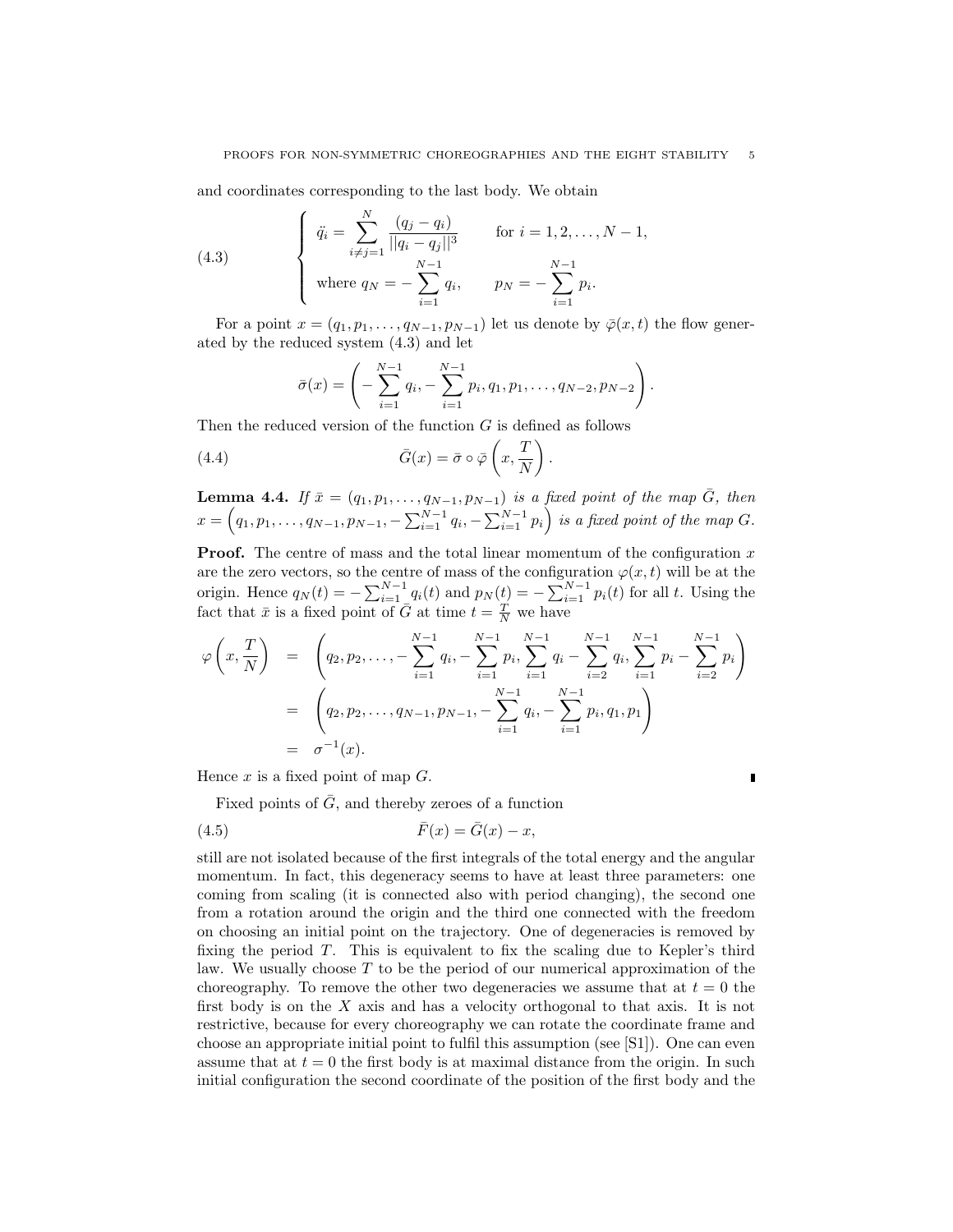first coordinate of the velocity are equal to 0. These will be our constrains for the initial conditions.

We deal with the planar N-body problem, so let  $q_i = (x_i, y_i)$  and  $p_i = (\dot{x}_i, \dot{y}_i)$ . We want also to follow the notation of Theorem 4.2. A point  $x = (q_1, p_1, \ldots, q_{N-1}, p_{N-1})$ in the phase space is split into a pair  $(z, c)$ , where  $z = (x_1, \dot{y}_1, q_2, p_2, \dots, q_{N-1}, p_{N-1})$ and  $c = (y_1, \dot{x}_1)$ .

From previous assumptions it follows that at initial time we have  $c_0 = (0, 0)$ . We also define

(4.6) 
$$
\hat{F}(z) = \pi_z(\bar{F}(z, c_0)) = \pi_z\bar{G}(z, c_0) - z.
$$

As J we take a function of the first integrals of total energy and angular momentum. More precisely it is given by  $(4.7)$ 

$$
4.7)
$$

$$
J(q_1, p_1, \ldots, q_{N-1}, p_{N-1}) = \left( \sum_{i=1}^N \frac{||p_i||^2}{2} - \sum_{1 \leq i < j \leq N} \frac{1}{||q_i - q_j||}, \sum_{i=1}^N q_i \times p_i \right),
$$

where again  $q_N = -\sum_{i=1}^{N-1} q_i$  and  $p_N = -\sum_{i=1}^{N-1} p_i$ . As function J is constant along the trajectories of the system (4.3) and invariant under permutation of the bodies, we have  $J(z, c) = J(\overline{G}(z, c)).$ 

Now we are ready to state the main theorem

**Theorem 4.5.** Let Z and C be two interval sets such that  $z_0 \in Z$ ,  $[\pi_c(\bar{G}(Z, c_0))] \subset$ **C** and  $c_0 \in C$ . If  $K(z_0, Z, \hat{F}) \subset \text{int } Z$  and an interval matrix  $\left[\frac{\partial J}{\partial c}(Z, C)\right]$  is invertible, then there exists a fixed point of the map G.

**Proof.** Because of Lemma 4.4 it is enough to show the existence of the fixed point of the map  $\overline{G}$ . Because  $K(z_0, Z, \overline{F}) \subset \text{int } Z$ , from Theorem 3.1 it follows that there exists a point  $z^* \in Z$  such that  $\hat{F}(z^*) = 0$ . Hence  $\pi_z \bar{G}(z^*, c_0) = z^*$ . We have also exists a point  $z^* \in \mathbb{Z}$  such that  $F(z^*) = 0$ . Hence  $\pi_z G(z^*, c_0) = z^*$ . We have also  $J(z^*, c_0) = J(\bar{G}(z^*, c_0))$  and the matrix  $\left[\frac{\partial J}{\partial c}(Z, C)\right]$  is invertible. Therefore from Theorem 4.2 we get that  $(z^*, c_0)$  is a fixed point of the map  $\overline{G}$ .

Theorem 4.5 allows us to prove the existence of choreographies, because each fixed point of the function G is an initial configuration for some choreography. Observe that the assumptions of this theorem can be verified using rigorous computations. First of all, we need  $x_0 = (z_0, c_0)$ , a very good initial guess for an initial condition of the choreography to be proved to exist. It can be obtained by methods described in  $[S1]$ . The period  $T$  can be obtained from numerical simulations. Next, for a good chosen interval set Z we try to get an inclusion  $K(z_0, Z, \hat{F}) \subset \text{int } Z$ . We can use different sizes of the set  $Z$  and various parameters of the computations such as time step or the order of the Taylor method. If one of our tries succeeds and we have the required inclusion, then as set  $C$  we take upper estimates for  $[\pi_c(\bar{G}(Z, c_0))]$ . When computing Krawczyk operator we get also these estimates.  $[\pi_c(G(Z, C_0))]$ . When computing Krawczyk operator we get also these estimates.<br>The last step is to check if  $c_0 \in C$  and if the interval matrix  $\left[\frac{\partial J}{\partial c}(Z, C)\right]$  is invertible. If all these conditions all fulfilled, then from Theorem 4.5 we are sure that in the set  $Z \times \{c_0\}$  there is an initial condition for the choreography. Moreover, as the set Z is usually very small, the shape of the proved choreography is very similar to our first approximation. For example we are able to rigorously estimate the maximal distance between them.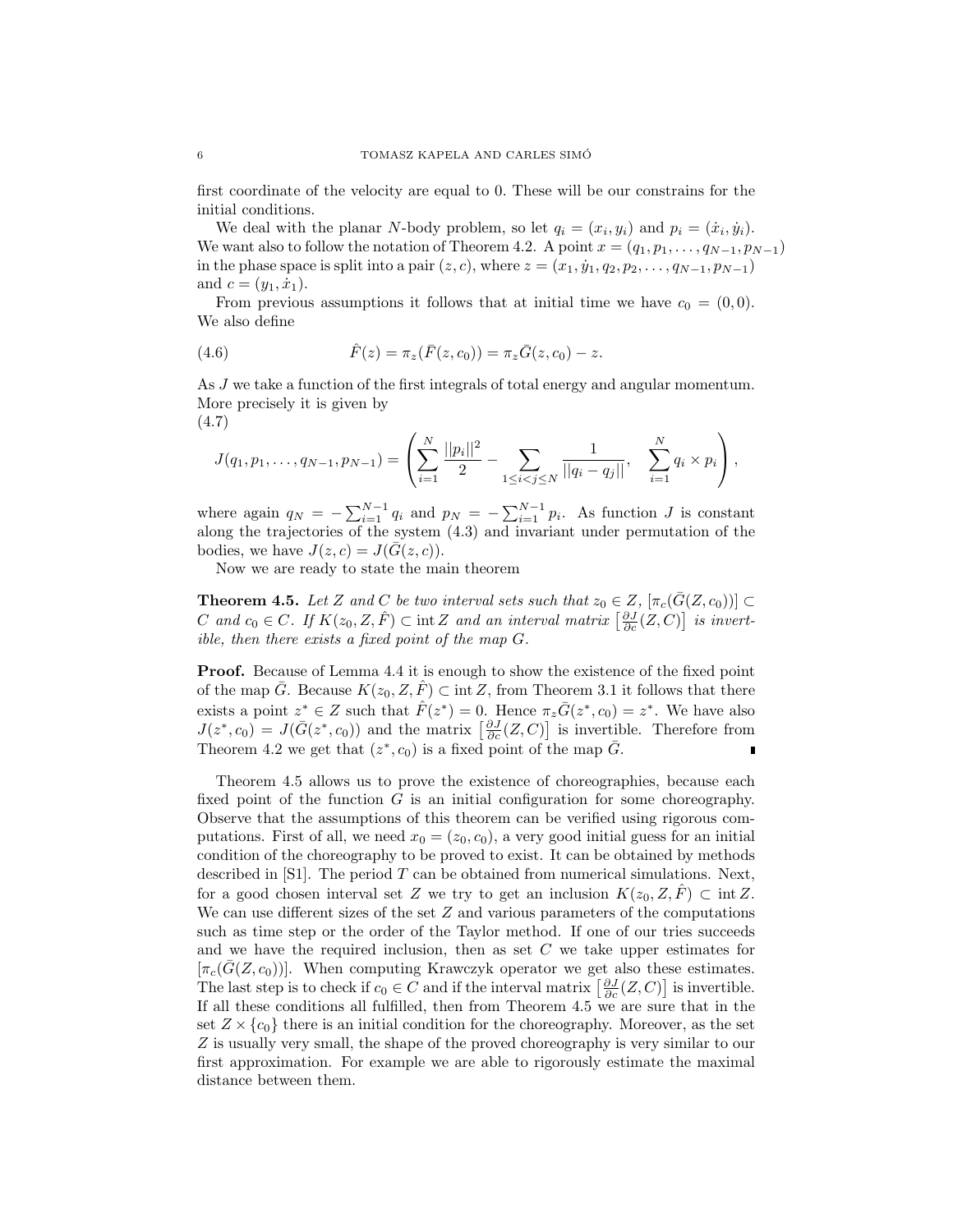# 4.1. The parallel shooting method. When we want to solve an equation

$$
(4.8)\qquad \qquad \bar{G}(x) = x,
$$

we are searching for a configuration  $x = (q_1, p_1, \ldots, q_{N-1}, p_{N-1})$  such that after time  $\frac{T}{N}$  the bodies cyclically interchange their positions. One of the main difficulties in applications of the method described in the previous section is the strong instability of some solutions for large  $N$ . Strong dependence on initial conditions appears also when we pass near a collision. Additionally, a region where the Krawczyk operator is a contraction can be very small because of possible presence of other nearby solutions. To overcome these difficulties we can search not only for the configuration at time  $t_0 = 0$ , but also for intermediate configurations at times  $t_1, t_2, \ldots, t_k$ , where  $0 < t_1 < t_2 < \cdots < t_k = \frac{T}{N}$ . Let  $x^m$  be the configuration of the bodies at time  $t_m$ . Then instead of the equation (4.8) we have to solve the system of equations

(4.9) 
$$
\begin{cases} \varphi(t_{m+1} - t_m, x^m) = x^{m+1} \text{ for } m = 0, 1, ..., k-1, \\ \text{where } x^k = \bar{\sigma}^{-1} x^0. \end{cases}
$$

The new system has a bigger dimension, but it has less dependence on initial conditions. That is, we are using the very well known parallel shooting method (see, e.g., [SB]).

If the interval  $[0, \frac{T}{N}]$  is divided uniformly, i.e., if  $t_i = i \cdot \frac{T}{k \cdot N}$  for  $i = 0, 1, \ldots, k$ (despite this requirement is not strictly necessary) then the system (4.9) can be rewritten as:

(4.10) 
$$
\hat{G}(x) := \hat{\sigma} \circ \hat{\varphi}(x, \frac{T}{k \cdot N}) = x
$$

where  $x = (x^0, x^1, \ldots, x^{k-1}), \; \hat{\sigma}(x) = (\bar{\sigma}x^{k-1}, x^0, x^1, \ldots, x^{k-2})$  and  $\hat{\varphi}(x, t)$  is the flow generated by  $k$  copies of the reduced N-body equation (4.3). The function  $\hat{\sigma}(x)$  can be seen as a right shift of the particles

$$
(x_1^0, x_1^1, \ldots, x_1^{k-1}, x_2^0, x_2^1, \ldots, x_2^{k-1}, \ldots, x_{N-1}^0, x_{N-1}^1, \ldots, x_{N-1}^{k-1}),
$$

where  $x_i^j$  denotes the position and the velocity of the *i*-th body in the *j*-th configuration.

To prove the existence of a fixed point of the map  $\hat{G}$  we use again Theorem 4.2. Like in the previous section we split the point  $x$  in the full space into  $z$  and  $c$ . As c we take the second coordinate of position and the first coordinate of velocity of the first body in the first configuration  $x^0$ . Again we fix the value of  $c_0$  to be  $(0, 0)$ . This means that the first body in the first configuration is on the X axis with velocity orthogonal to that axis. The function  $\hat{J}$  is defined as follows

(4.11) 
$$
\hat{J}(x^0, x^1, \dots, x^{k-1}) = J(x^0),
$$

where J is given by the equation (4.7), i.e.  $\hat{J}$  returns the total energy and the angular momentum of the first configuration  $x^0$ . Let

(4.12) 
$$
\hat{F}(z) = \pi_z(\hat{G}(z, c_0)) - z.
$$

With the above definitions and notations we have

**Theorem 4.6.** Let Z and C be interval sets such that  $\overline{z} \in Z$ ,  $[\pi_c(\hat{G}(Z, c_0))] \subset C$ **Theorem 4.6.** Let Z and C be interval sets such that  $z \in Z$ ,  $[\pi_c(G(Z, c_0))] \subset C$ <br>and  $c_0 \in C$ . If  $K(\bar{z}, Z, \hat{F}) \subset \text{int } Z$  and the interval matrix  $\left[\frac{\partial \hat{J}}{\partial c}(Z, C)\right]$  is invertible, then there exists a fixed point of the map G.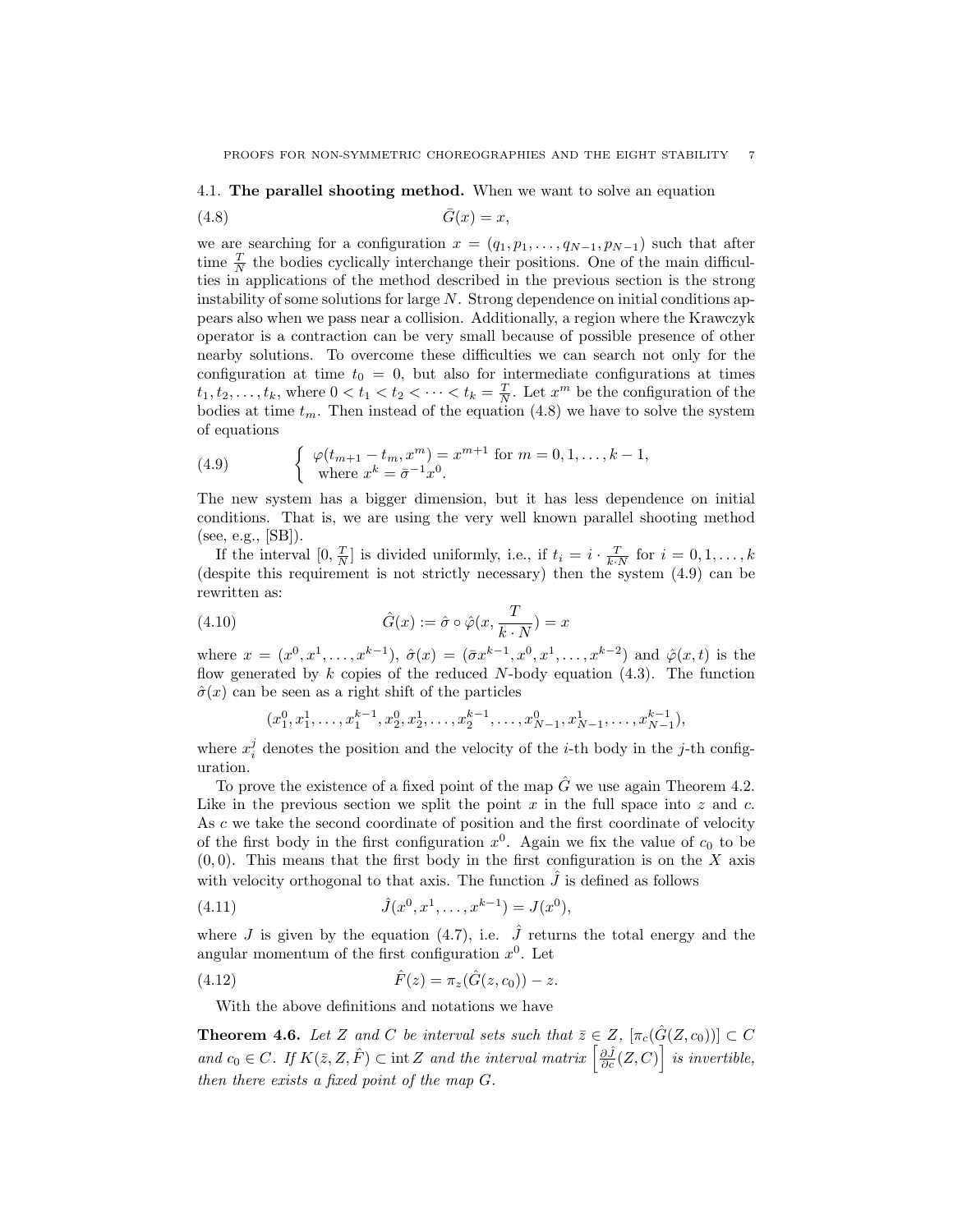**Proof.** As  $K(\bar{z}, Z, \hat{F}) \subset \text{int }Z$ , Theorem 3.1 guarantees the existence of a point  $z^* \in Z$  such that  $\pi_z \hat{G}(z^*, c_0) = z^*$ . Let  $c_1 = \pi_c(\hat{G}(z^*, c_0))$ . In general we do not have  $\hat{J}(x) = \hat{J}(\hat{G}(x))$ , because the map  $\hat{\sigma}$  exchanges configurations. But we will show that  $\hat{J}(z^*, c_0) = \hat{J}(z^*, c_1)$ . Let  $z^* = (z^0, x^1, \dots, x^{k-1})$ , where  $z^0$  is a "z-part" of the first configuration. Then for  $\bar{t} = \frac{T}{k \cdot N}$  we have

(4.13) 
$$
\begin{cases} \varphi(\bar{t}, (z^0, c_0)) = x^1, \\ \varphi(\bar{t}, x^m) = x^{m+1} \text{ for } m = 1, 2, \dots, k-2, \\ \bar{\sigma} \circ \varphi(\bar{t}, x^{k-1}) = (z^0, c_1). \end{cases}
$$

We have also  $J(\varphi(t,x)) = J(x)$  for each configuration x and all times  $t \in \mathbb{R}$ . Then from (4.13) it follows that  $J(z^0, c_0) = J(x^1) = \cdots = J(x^{k-1}) = J(z^0, c_1)$ . Hence we have  $\hat{J}(z^*, c_0) = \hat{J}(z^*, c_1)$ . Now applying Theorem 4.2 to functions  $\hat{G}$  and  $\hat{J}$  we get  $c_1 = c_0$ . Finally,  $(z^*, c_0)$  is a fixed point of the map  $\hat{G}$ . This means that  $(z^0, c_0)$ is a fixed point of  $\bar{G}$  and Lemma 4.4 gives us the conclusion of Theorem 4.6.

# 5. Examples

Compared with methods from papers [KZ, Ka] the method presented in this paper does not assume any symmetry of the orbit. Because of that it can be used to prove the existence of any planar choreography, even non symmetric ones. Using Theorem 4.5 or 4.6 we do not get an exact initial configuration of the proved choreography but only a set  $X$  that contains that configuration. With this information usually we are not able to show symmetry of the choreography, but it gives us an upper bound for the image of its trajectory. This can be used to exclude a given symmetry. We can also display an approximate shape of the orbit.

We will present three examples. The first one is the very famous figure eight orbit (Fig. 1). We chose this choreography because of its simplicity and also to test the implementation of the method. The small dimension of the phase space allow us to present results of rigorous computations. Next two examples are nonsymmetric choreographies with 6 and 7 bodies shown in Figures 2 and 3. See also [S, S1, S2].

To write real numbers we use the C language convention. For example -1.34e-09 represents the number  $-1.34 \times 10^{-9}$ . Also for intervals we use a special notation to make them more readable. Instead of [1.076143732238492,1.076143734466012] we write  $1.07614373_{4466012}^{2238492}$ . The only exceptions to this rule are intervals having ends with opposite signs, in which case we leave them in the standard form. When rounding interval to a desired precision we always round down the left end and round up the right end. For example the above interval rounded to 4 decimal places is  $1.076_2^1$ .

All computations were performed on computer equipped with Intel Pentium IV 3.2 GHz processor and 960 MB RAM memory.

The source code of programs performing proofs described in this paper can be found on the webpage [KT].

#### 5.1. The Eight.

Theorem 5.1. Eight shaped choreography with 3 bodies exists and is locally unique up to symmetries of the equation (1.1).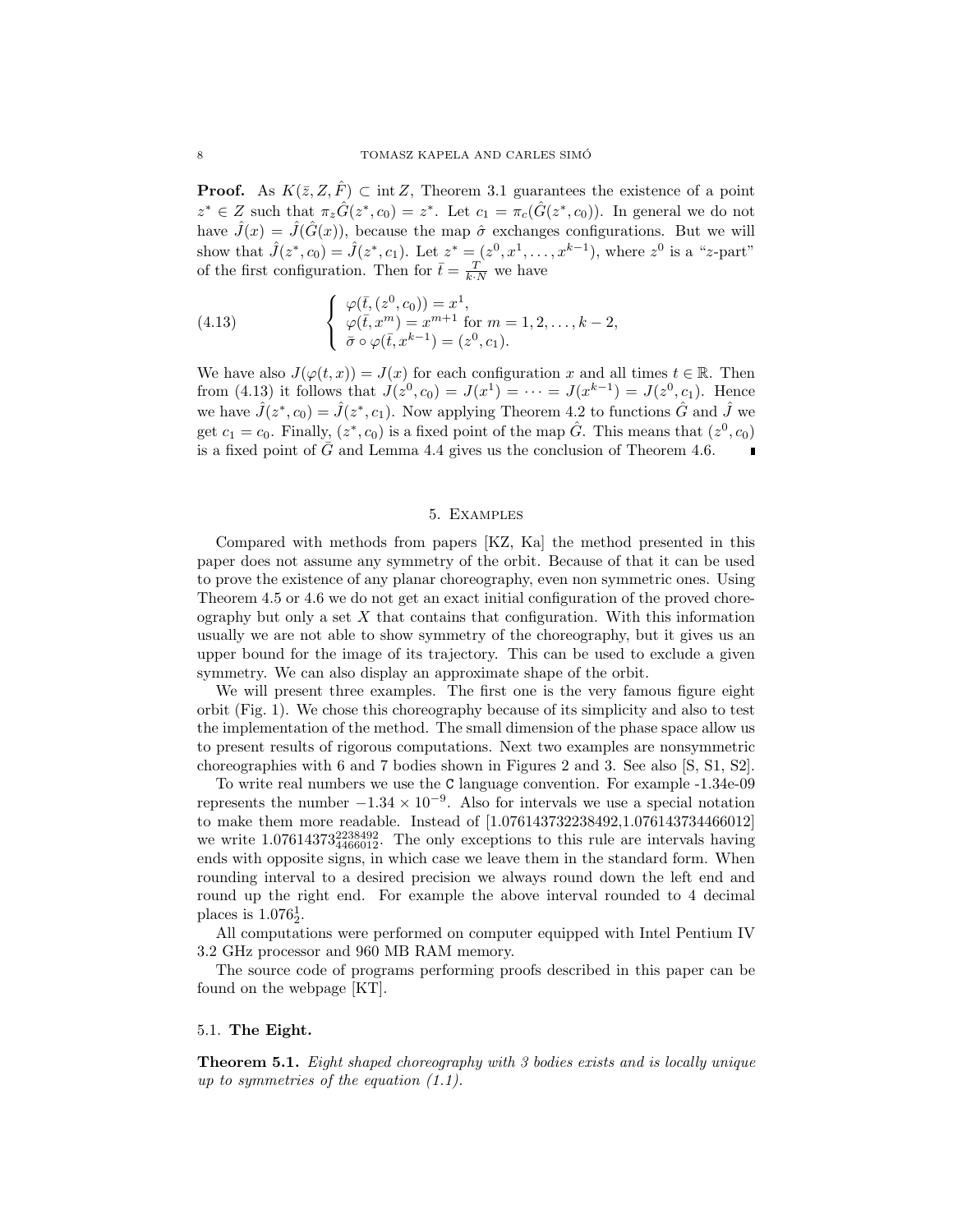

FIGURE 1. The Eight orbit - initial configuration.

Proof. To prove this we use Theorem 4.5. Using an interval arithmetic we verified its assumptions. Local uniqueness comes from the part (2) of Theorem 3.1. In Table 1 we present the initial values and the results of rigorous computations.

Crucial to this proof is  $\bar{z}$ , a very good estimate for a zero of  $\hat{F}$ . Around  $\bar{z}$  we build an interval set Z (we take an interval ball with centre  $\bar{z}$  and radius 10<sup>-8</sup>). Period T was obtained by a non rigorous simulation of a choreography and in fact it was almost  $2\pi$ . Next, we use  $C^1$ -Lohner algorithm (see [ZLo]) to integrate the equation (4.3). First we estimate the image of the set Z after time  $\frac{T}{3}$  (i.e.,  $\bar{\varphi}(\frac{T}{3}, Z \times c_0)$ ) and the matrix  $\frac{\partial \bar{\varphi}}{\partial z}(\frac{T}{3}, Z \times c_0)$ . Then we perform the same computation for a point  $(\bar{z}, c_0)$ . The results of these computations allow us to rigorously compute Krawczyk operator  $K(\overline{z}, Z, \overline{F})$ . This is the most time consuming part of the computation. If we succeed in showing the inclusion  $K(\bar{z}, Z, \hat{F}) \subset \text{int } Z$ , then we additionally check if the interval matrix  $\frac{\partial J(Z,C)}{\partial c}$  is invertible and if  $c_0 \in C$ . In our case, as it is shown in Table 1, all these conditions are fulfilled. Therefore using Theorem 4.5 we conclude that there exists exactly one T-periodic choreography of 3 bodies with initial conditions in the set  $Z \times \{c_0\}$ . In Lohner algorithm we used time step 0.01 and 10-th order Taylor method, when performing computations for the point  $(\bar{z}, c_0)$ , and time step 0.004 and 7-th order Taylor method for computations for the set  $Z \times \{c_0\}$ . Due to the good stability properties of this solution (see [S2]) there is no need of parallel shooting for the figure eight choreography.

5.2. Nonsymmetric choreographies with 6 and 7 bodies. The second example is a non symmetric choreography with  $N = 7$  bodies shown in Figure 2. In this case two bodies pass quite close to each other and this requires small time steps. It causes the computation to be very long and the estimates of Krawczyk operator to be not good enough. Because of this it turns out that the use of the parallel shooting method is needed. Hence the proof is done using Theorem 4.6. In this example the number of intermediate configurations equals 2  $(k = 3)$ .

At the beginning we have  $x_0$ , an estimated initial condition for the choreography, and the period T. We set  $\overline{T} = \frac{1}{N}T$ . Next we integrate the equation (4.3), without producing bounds of the errors, to get estimated intermediate configurations  $x^1$  and  $x^2$  at times  $t = \frac{\bar{T}}{3}$  and  $t = \frac{2\bar{T}}{3}$ , respectively. Alternatively, one can find the periodic solution by using also parallel shooting without interval arithmetic. We get a point  $(x^0, x^1, x^2)$ , which we split into  $(\bar{z}, c_0)$  in the way described in section 4.1. We define the set Z as the interval ball with centre at the point  $\bar{z}$  and radius  $2 \cdot 10^{-8}$ .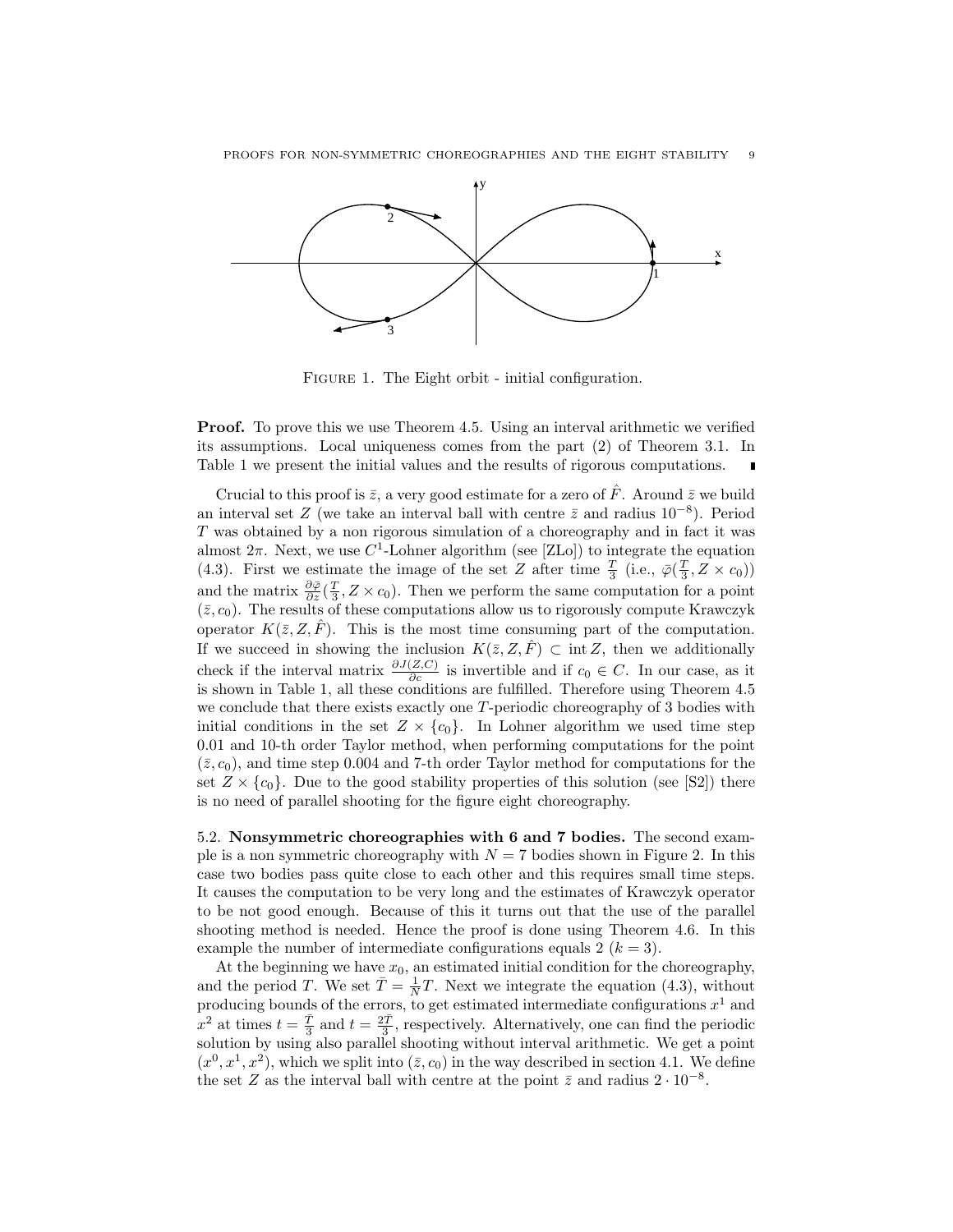| Initial values                                                     |                                                                                                                                                                                                                                                                                                                                                                                                                                                                         |  |
|--------------------------------------------------------------------|-------------------------------------------------------------------------------------------------------------------------------------------------------------------------------------------------------------------------------------------------------------------------------------------------------------------------------------------------------------------------------------------------------------------------------------------------------------------------|--|
| $\bar{z}$<br>Ζ<br>$c_0$<br>T                                       | $(1.07614373351, 0.46826621840, -0.53807186675,$<br>$-0.34370682775, -1.09960375207, -0.23413310920)$<br>$\bar{z} + [-1e-8, 1e-8]^6$<br>(0, 0)<br>$2\pi$                                                                                                                                                                                                                                                                                                                |  |
| Results of computations                                            |                                                                                                                                                                                                                                                                                                                                                                                                                                                                         |  |
| $\hat{F}(\bar{z})$                                                 | $\left(-1.28e^{-12}, \frac{-1.95}{+1.96}e^{-12}, 5.08e^{-10}, 1.09e^{-10}, -1.65e^{-10}, -1.01e^{-09}\right)$                                                                                                                                                                                                                                                                                                                                                           |  |
| diam $\hat{F}(\bar{z})$                                            | $(2.52e-12, 3.91e-12, 1.34e-12, 9.52e-13, 1.85e-12, 2.04e-12)$                                                                                                                                                                                                                                                                                                                                                                                                          |  |
| $\frac{\partial \hat{F}}{\partial z}(Z)$<br>$K(\bar{z},Z,\hat{F})$ | $\left( \begin{array}{cccccc} -0.2_3^4 & 1.6_8^7 & -0.6_7^9 & -6.0_2^4 & -3.2_0^1 & -0.2_6^8 \\ -1.0_6^8 & -2.5_1^2 & -1.1_1^3 & 0.7_7^4 & 0.5_2^1 & -0.5_3^4 \\ -1.8_7^8 & -3.9_8^9 & -6.8_0^1 & -10.0_7^9 & -4.1_1^3 & -2.7_4^5 \\ 6.2_6^5 & 6.0_4^3 & 6.8_3^2 & 10.2_0^1 & 4.0_2^1 &$<br>$(1.07614373_{447}^{223}, \quad \, 0.46826621_{895}^{793}, \quad \, -0.53807186_{370}^{965},$<br>$-0.34370682_{706}^{835}, -1.09960375_{060}^{371}, -0.2341331_{019}^{166}$ |  |
| diam $K(\bar{z}, Z, \hat{F})$                                      | $(2.23e-9, 1.02e-9, 5.93e-9, 1.28e-9, 3.10e-9, 1.46e-8)$                                                                                                                                                                                                                                                                                                                                                                                                                |  |
| $\mathcal{C}$                                                      | $([-4.43e-7, 4.43e-7], [-8.80e-7, 8.81e-7])$                                                                                                                                                                                                                                                                                                                                                                                                                            |  |
| $\frac{\partial J(Z,C)}{\partial c}$                               | $\left( \begin{array}{ccc} -2.192_{68}^{71} & -1.0996_{0}^{1} \ 1.0996_{1}^{0} & 0.34370_{8}^{6} \end{array} \right)$                                                                                                                                                                                                                                                                                                                                                   |  |
| $det(\frac{\partial J(Z,C)}{\partial c})$                          | $0.4554_{99}^{72}$                                                                                                                                                                                                                                                                                                                                                                                                                                                      |  |
|                                                                    | Computations time $\hat{F}(\bar{z})$ : 3.61 s. $\hat{F}(Z)$ : 5.86 s.                                                                                                                                                                                                                                                                                                                                                                                                   |  |

Table 1. Data from the proof of the existence of the Eight orbit.

The rigorously computed Krawczyk operator  $K(\bar{z}, Z, \hat{F})$  was only partially contained in the set Z. So we took the intersection of  $K(\bar{z}, Z, \hat{F})$  and Z as a new set Z and computed again Krawczyk operator. The second iteration brought the needed inclusion  $K(\bar{z}, \bar{Z}, \hat{F}) \subset \text{int } \bar{Z}$ . As set C we took upper estimates of  $[\pi_c(G(z))]$ . Next we checked that  $c_0 \in C$  and that  $\frac{\partial J(Z,C)}{\partial c}$  is invertible. Because the rigorous computations verified the assumptions of Theorem 4.6 we have following theorem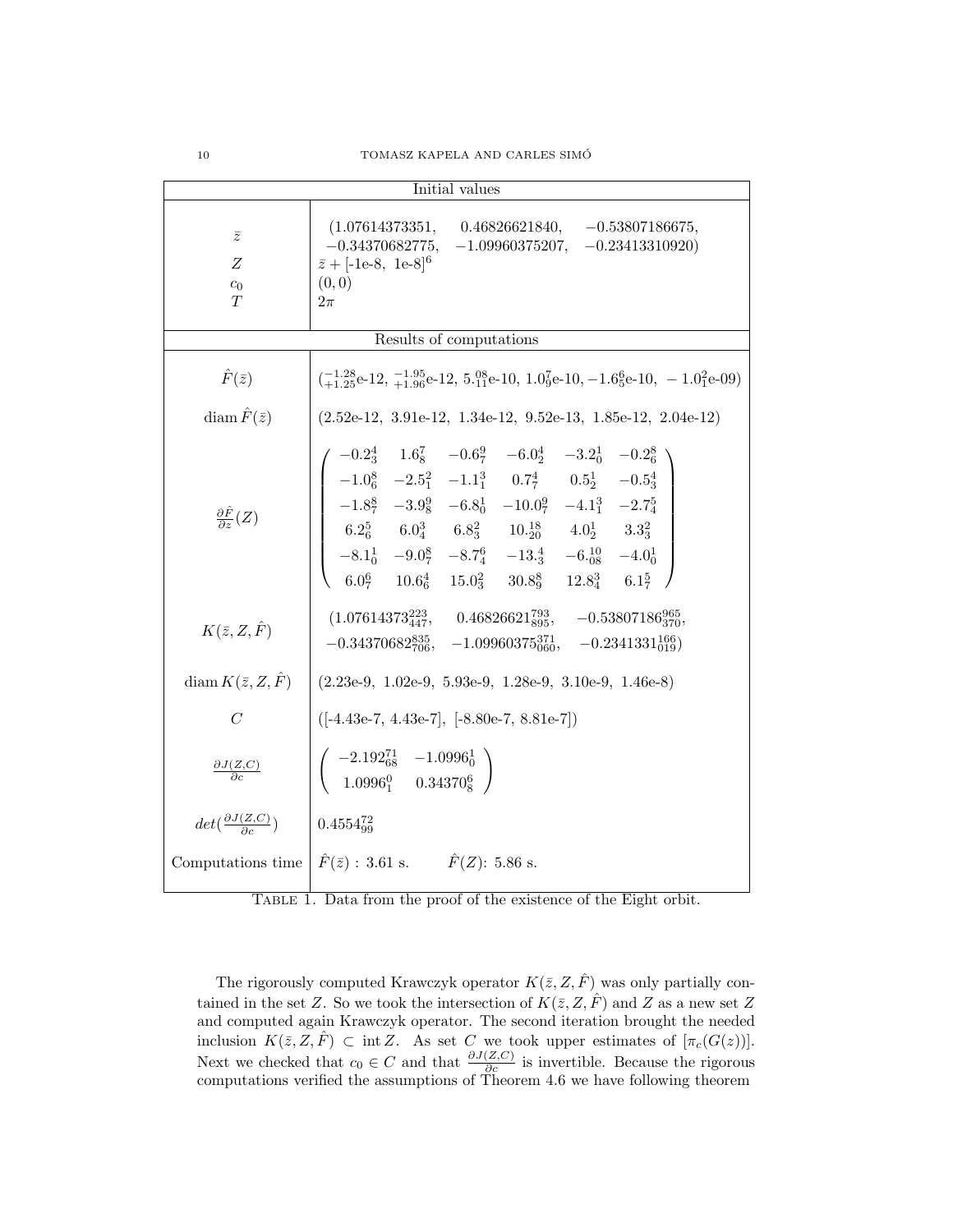PROOFS FOR NON-SYMMETRIC CHOREOGRAPHIES AND THE EIGHT STABILITY 11



Figure 2. Non symmetric choreography with 7 bodies

# Theorem 5.2. A nonsymmetric choreography with 7 bodies exists.

For 7-bodies choreography with 2 intermediate points the dimension of the phase space is 72. We do not present whole sets of vectors and matrices. Instead of this in Table 2 we give some general information on diameters, maximum values, etc.

The same procedure was applied to the third example: the 6 bodies choreography shown on Figure 3. Again we use parallel shooting with two additional intermediate configurations. Data from the proof are presented in Table 3.

Theorem 5.3. A nonsymmetric choreography with 6 bodies exists.



FIGURE 3. Non symmetric choreography with 6 bodies.

## 6. Linear stability of the Eight

The Eight was for a long time the only choreography believed to be linearly stable. Here we want to provide a proof of this fact. In Section 5.1 we proved existence of the Eight solution. As a byproduct we obtained the set  $K(\bar{z}, Z, \bar{F})$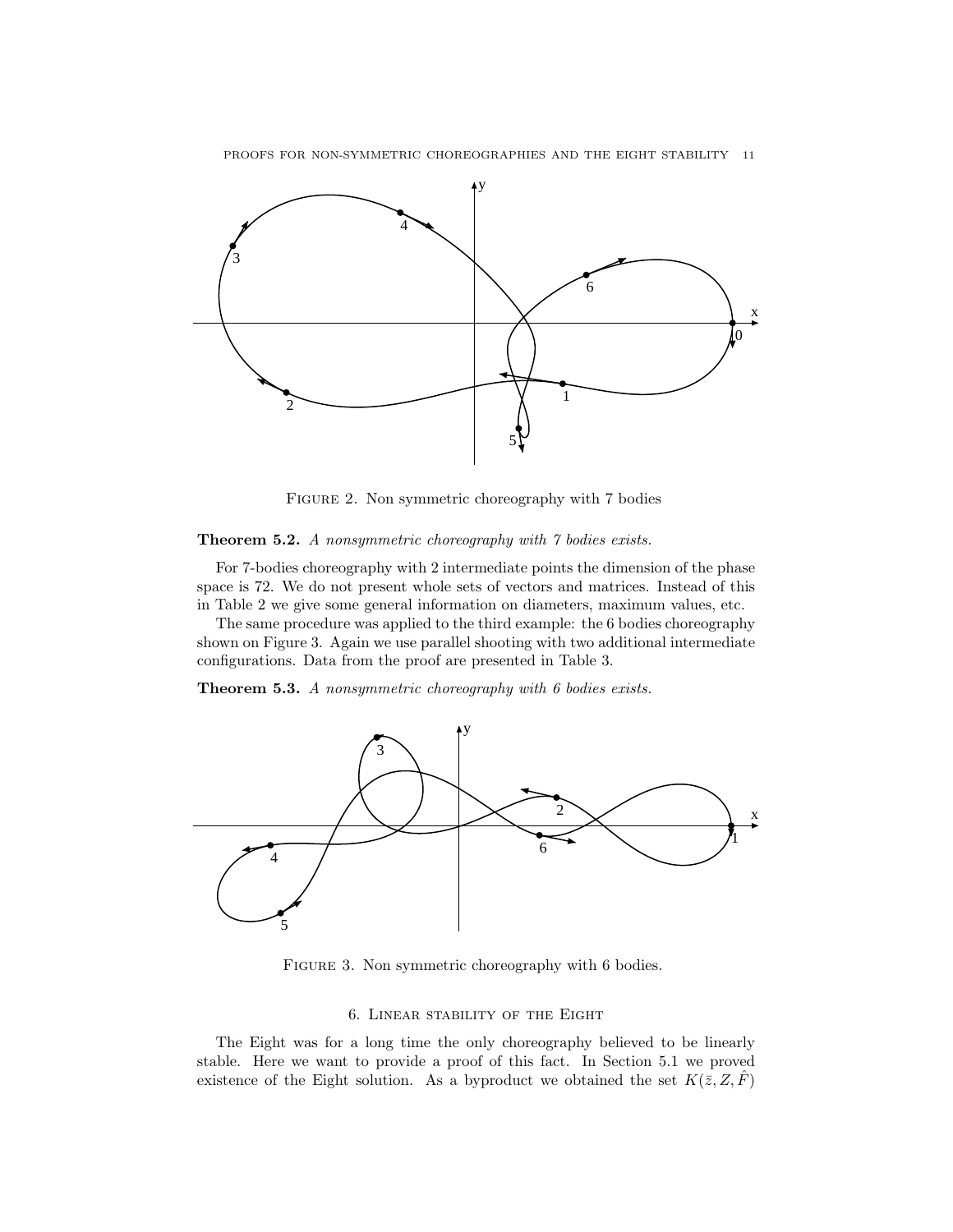|                                                            | Initial values                                                                                                                                                                                                                                                                                                                                                                                                                                                   |  |
|------------------------------------------------------------|------------------------------------------------------------------------------------------------------------------------------------------------------------------------------------------------------------------------------------------------------------------------------------------------------------------------------------------------------------------------------------------------------------------------------------------------------------------|--|
| $x_0$                                                      | (1.570000823,<br>0.000000000,<br>$0.000000000, -1.020988487,$<br>$0.537599552, -0.369094762, -2.565831109,$<br>0.397511202,<br>$-1.142082898, -0.422251256, -1.166452823,$<br>0.547404173,<br>$-1.467257921,$<br>0.468766346,<br>0.606469297,<br>0.998837740,<br>$-0.449270290,$<br>0.671112038,<br>$1.351529425, -0.634305641,$<br>$0.270083191, -0.640890579,$<br>$0.161663517, -0.966669530,$<br>0.680927544,<br>0.292358212,<br>1.612621693,<br>0.678210542) |  |
| $c_0$                                                      | (0, 0)                                                                                                                                                                                                                                                                                                                                                                                                                                                           |  |
| Ζ                                                          | $\bar{z} + [-2e-8, 2e-8]^{70}$                                                                                                                                                                                                                                                                                                                                                                                                                                   |  |
| $\scriptstyle T$                                           | $2\pi$                                                                                                                                                                                                                                                                                                                                                                                                                                                           |  |
| Parameters of computations                                 |                                                                                                                                                                                                                                                                                                                                                                                                                                                                  |  |
| $\hat{F}(\bar{z})$<br>$\hat{F}(Z)$                         | time step: $0.0009$ , order of Taylor method : 13<br>time step: $0.000075$ , order of Taylor method : 7                                                                                                                                                                                                                                                                                                                                                          |  |
| Results of computations                                    |                                                                                                                                                                                                                                                                                                                                                                                                                                                                  |  |
| max diam $\hat{F}_i(\bar{z})$                              | 5.29e-11                                                                                                                                                                                                                                                                                                                                                                                                                                                         |  |
| $\max \frac{\partial \hat{F}_i}{\partial z_i}(Z)$          | 16.7                                                                                                                                                                                                                                                                                                                                                                                                                                                             |  |
| max diam $\frac{\partial F_i}{\partial z_i}(Z)$            | $3.62e-04$                                                                                                                                                                                                                                                                                                                                                                                                                                                       |  |
| diam $\frac{\partial \hat{F}_i}{\partial z_i}(Z)$          | $1.71e-06$ (average value)                                                                                                                                                                                                                                                                                                                                                                                                                                       |  |
| max diam $K(\bar{z}, Z, \hat{F})$                          | $6.03e-09$                                                                                                                                                                                                                                                                                                                                                                                                                                                       |  |
| $\mathcal C$                                               | $([-1.13e-08, 1.14e-08], [-5.03e-08, 5.16e-08])$                                                                                                                                                                                                                                                                                                                                                                                                                 |  |
| $\frac{\partial \hat{J}}{\partial c}(Z,C)$                 | $\begin{pmatrix} -3.1\frac{6}{5} & -1.6\frac{0}{1} \\ 1.6\frac{1}{2} & 0.29\frac{2}{3} \end{pmatrix}$                                                                                                                                                                                                                                                                                                                                                            |  |
| $det\left(\frac{\partial \hat{J}}{\partial c}(Z,C)\right)$ | $1.6^{7}_{8}$                                                                                                                                                                                                                                                                                                                                                                                                                                                    |  |
| Computation time                                           | $\hat{F}(\bar{z})$ : 13.3 min., $\hat{F}(Z)$ : 69 min. (for one iteration)                                                                                                                                                                                                                                                                                                                                                                                       |  |

TABLE 2. Data from the proof of the existence of non symmetric choreography with 7 bodies.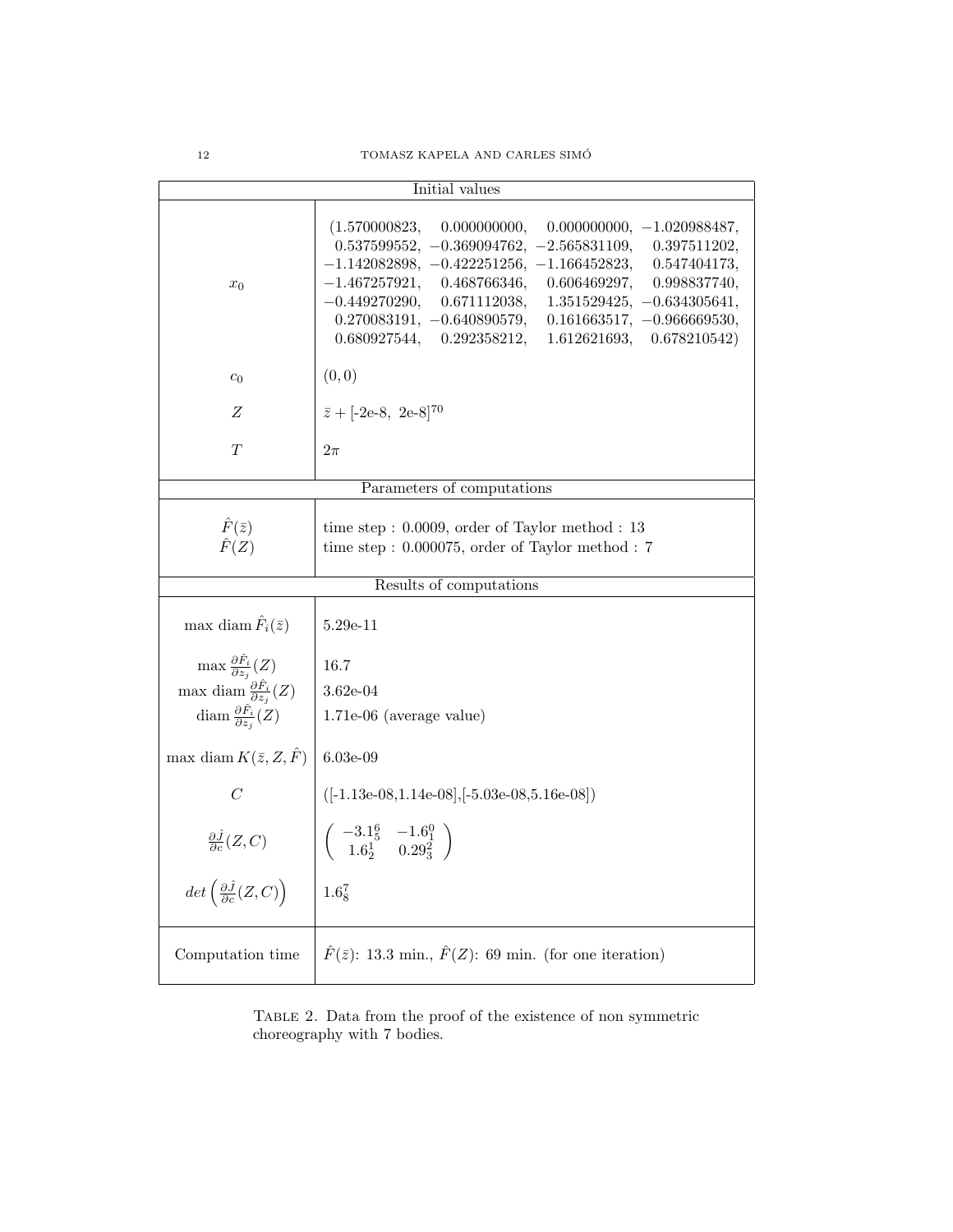| Initial values                                                                                            |                                                                                                                                                                                                                                                                                                  |  |
|-----------------------------------------------------------------------------------------------------------|--------------------------------------------------------------------------------------------------------------------------------------------------------------------------------------------------------------------------------------------------------------------------------------------------|--|
| $z_0$                                                                                                     | (1.65664706,<br>$-0.64689132,$<br>0.59294259,<br>0.17186502,<br>$-2.17431535,$<br>0.50023185,<br>$-0.50169146,$<br>0.53779281,<br>0.41392017,<br>0.16258946,<br>$-1.14921834,$<br>$-0.11931360,$<br>$-1.71442918,$<br>$-0.31427360,$<br>$-1.08742527, -0.53240619,$<br>1.27714030,<br>0.74254988 |  |
| c <sub>0</sub>                                                                                            | (0, 0)                                                                                                                                                                                                                                                                                           |  |
| Z                                                                                                         | $\bar{z} + [-9e-9, 9e-9]^{58}$                                                                                                                                                                                                                                                                   |  |
| T                                                                                                         | $2\pi$                                                                                                                                                                                                                                                                                           |  |
| Parameters of computations                                                                                |                                                                                                                                                                                                                                                                                                  |  |
| $\hat{F}(\bar{z})$<br>$\hat{F}(Z)$                                                                        | time steps: $2^{-9}$ , order of Taylor method : 15<br>time steps : $2^{-14}$ , order of Taylor method : 7                                                                                                                                                                                        |  |
| Results of computations                                                                                   |                                                                                                                                                                                                                                                                                                  |  |
| max diam $\hat{F}_i(\bar{z})$                                                                             | $4.00e-11$                                                                                                                                                                                                                                                                                       |  |
| $\max \frac{\partial \hat{F}_i}{\partial z_i}(Z)$                                                         | 23.4                                                                                                                                                                                                                                                                                             |  |
| max diam $\frac{\partial \hat{F}_i}{\partial z_i}(Z)$                                                     | $ 4.78e-3$                                                                                                                                                                                                                                                                                       |  |
| diam $\frac{\partial \hat{F}_i}{\partial z_i}(Z)$                                                         | 6.77e-5 (average value)                                                                                                                                                                                                                                                                          |  |
| max diam $K(\bar{z}, Z, \hat{F})$                                                                         | $1.40e-8$                                                                                                                                                                                                                                                                                        |  |
| $\mathcal{C}$                                                                                             | $([-3.50e-08, 3.50e-08], [-2.36e-07, 2.36e-07])$                                                                                                                                                                                                                                                 |  |
| $\frac{\partial \hat{J}}{\partial c}(Z,C)$<br>det $\left(\frac{\partial \hat{J}}{\partial c}(Z,C)\right)$ | $\left(\begin{array}{cc} 14.\frac{4}{5} & -2.\frac{19}{20} \\ 2.\frac{19}{20} & -5.\frac{60}{79}e-2 \end{array}\right)$                                                                                                                                                                          |  |
|                                                                                                           | 3.399                                                                                                                                                                                                                                                                                            |  |
| Computation time                                                                                          | 2.1 hours (four iterations)                                                                                                                                                                                                                                                                      |  |

PROOFS FOR NON-SYMMETRIC CHOREOGRAPHIES AND THE EIGHT STABILITY 13

TABLE 3. Data from the proof of the existence of non symmetric choreography with 6 bodies.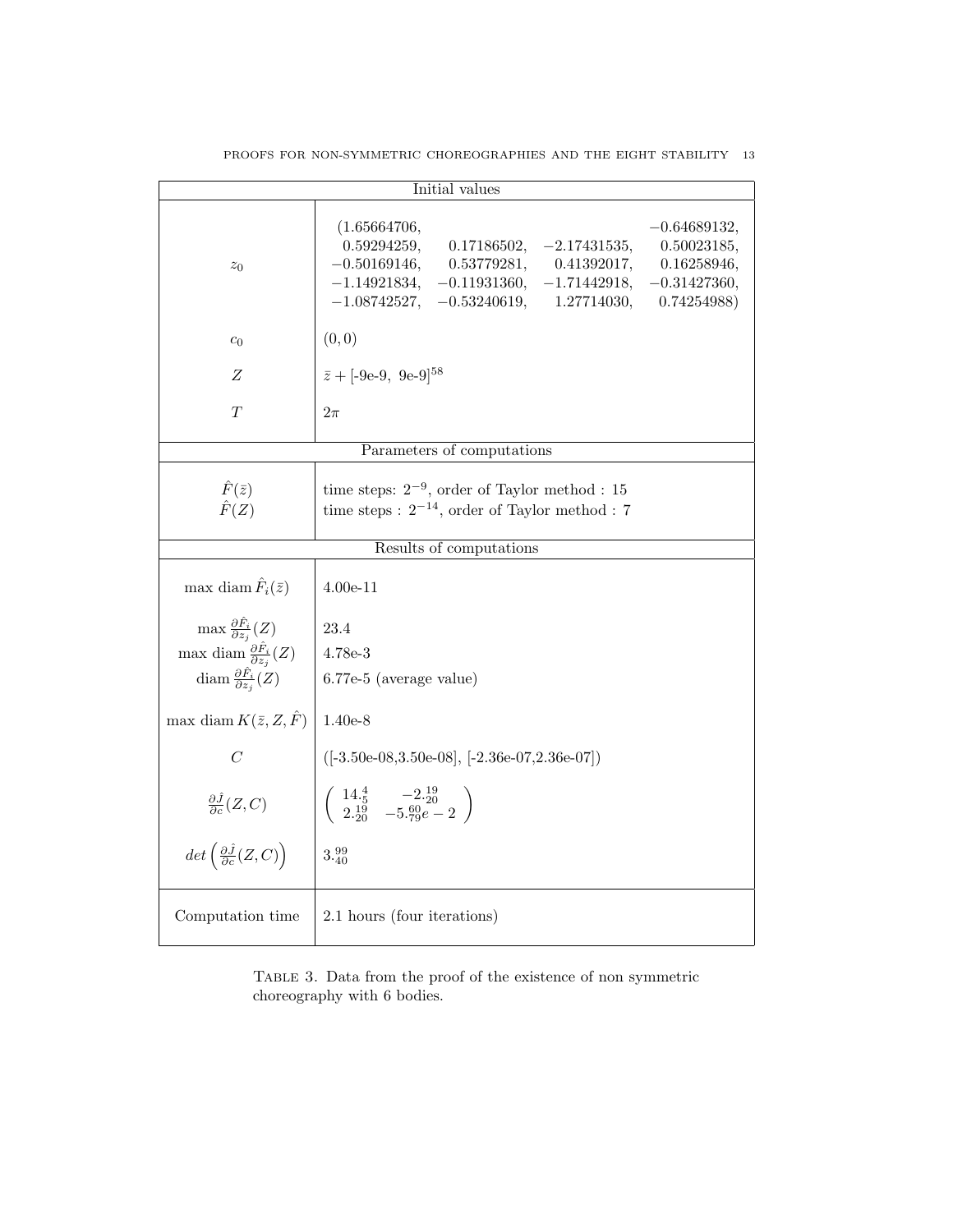which contains initial data for this choreography. In this section we use these data to show the linear stability of the Eight when we consider planar motion on the zero level of angular momentum. We prove that all eigenvalues of the monodromy matrix  $\frac{\partial \varphi}{\partial x}(x_0, T)$  are on the unit circle.

In the case of the Eight solution we have an  $8 \times 8$  monodromy matrix A (last body is removed by fixing the center of the mass). From Hamiltonian Systems theory we know that at least 4 eigenvalues, that correspond to first integrals, are equal to 1. They are associated to (energy-time shift) and (angular momentumrotation). Let  $\lambda_j$ ,  $j = 1, ..., 4$  be the remaining or "relevant" eigenvalues. We know that  $\lambda \in \text{Spec}(A)$  implies  $\overline{\lambda} \in \text{Spec}(A)$  and  $\lambda^{-1} \in \text{Spec}(A)$ . The possible situations (up to index exchange) are:

- (S1) some of  $\lambda_1, \lambda_2, \lambda_3, \lambda_4$  are real and  $\lambda_1 \lambda_2 = 1$ ,  $\lambda_3 \lambda_4 = 1$ ,
- (S2) all  $\lambda_1, \lambda_2, \lambda_3, \lambda_4$  are not real and  $\lambda_1 = \lambda_2^{-1} = \bar{\lambda}_3 = \bar{\lambda}_4^{-1}$ ,

(S3) all  $\lambda_1, \lambda_2, \lambda_3, \lambda_4$  are different, not real and  $\lambda_1 = \lambda_2^{-1} = \bar{\lambda}_2, \lambda_3 = \lambda_4^{-1} = \bar{\lambda}_4$ . From the third case it follows immediately that all eigenvalues have to be on the unit circle. We want to avoid the first and the second situations.

In all these three cases the characteristic polynomial has the form

(6.1) 
$$
(\lambda - 1)^4 (\lambda - \lambda_1)(\lambda - \lambda_2)(\lambda - \lambda_3)(\lambda - \lambda_4)
$$

(6.2) 
$$
= (\lambda - 1)^4 (\lambda^2 - (\lambda_1 + \lambda_2)\lambda + \lambda_1 \lambda_2)(\lambda^2 - (\lambda_3 + \lambda_4)\lambda + \lambda_3 \lambda_4)
$$

(6.3)  $= (\lambda - 1)^4 (\lambda^2 - T_1 \lambda + 1) (\lambda^2 - T_2 \lambda + 1)$ 

(6.4) 
$$
= \lambda^8 - (T_1 + T_2 + 4)\lambda^7 + (T_1T_2 + 4(T_1 + T_2) + 8)\lambda^6 + \dots
$$

where  $T_1 = \lambda_1 + \lambda_2$ ,  $T_2 = \lambda_3 + \lambda_4$ . On the other hand if  $A = (a_{ij})$  is any  $8 \times 8$ matrix then

(6.5) 
$$
det(A - \lambda I) = \lambda^8 - \alpha \lambda^7 + \beta \lambda^6 + \dots
$$

where  $\alpha = \text{trace}(A) = \sum_{n=1}^8$  $i=1$  $a_{ii}, \beta =$  $\overline{a}$  $1 \le i < j \le 8$  $(a_{ii}a_{jj} - a_{ij}a_{ji}).$ 

From (6.4) and (6.5) we get the system of equations

(6.6) 
$$
\begin{cases} T_1 + T_2 + 4 = \alpha, \\ T_1 T_2 + 4(T_1 + T_2) + 8 = \beta. \end{cases}
$$

Finally, from  $(6.6)$  it follows that  $T_1, T_2$  are solutions of the equation

(6.7) 
$$
T^2 - (\alpha - 4)T + \beta - 4\alpha + 8 = 0.
$$

With the notation introduced above we have

**Theorem 6.1.** Let  $T_1$ ,  $T_2$  be solutions of the equation (6.7). If

(6.8) 
$$
\Delta = (\alpha - 4)^2 - 4(\beta - 4\alpha + 8) > 0,
$$

$$
(6.9) \t\t |T_1| < 2, |T_2| < 2,
$$

then all eigenvalues of the monodromy matrix A are different and they are on the unit circle (the situation S3).

*Proof.* From (6.8) we have that  $T_1$  and  $T_2$  are two different real solutions. The situation S2 is not possible, because in this case either  $T_1 = T_2$  or  $\text{Im} T_1 = \text{Im} (\lambda_1 +$  $(\lambda_2) \neq 0$ . In the case S1 we have  $|T_1| > 2$  or  $|T_2| > 2$  which is opposite to 6.9. Hence the only possibility is the case S3.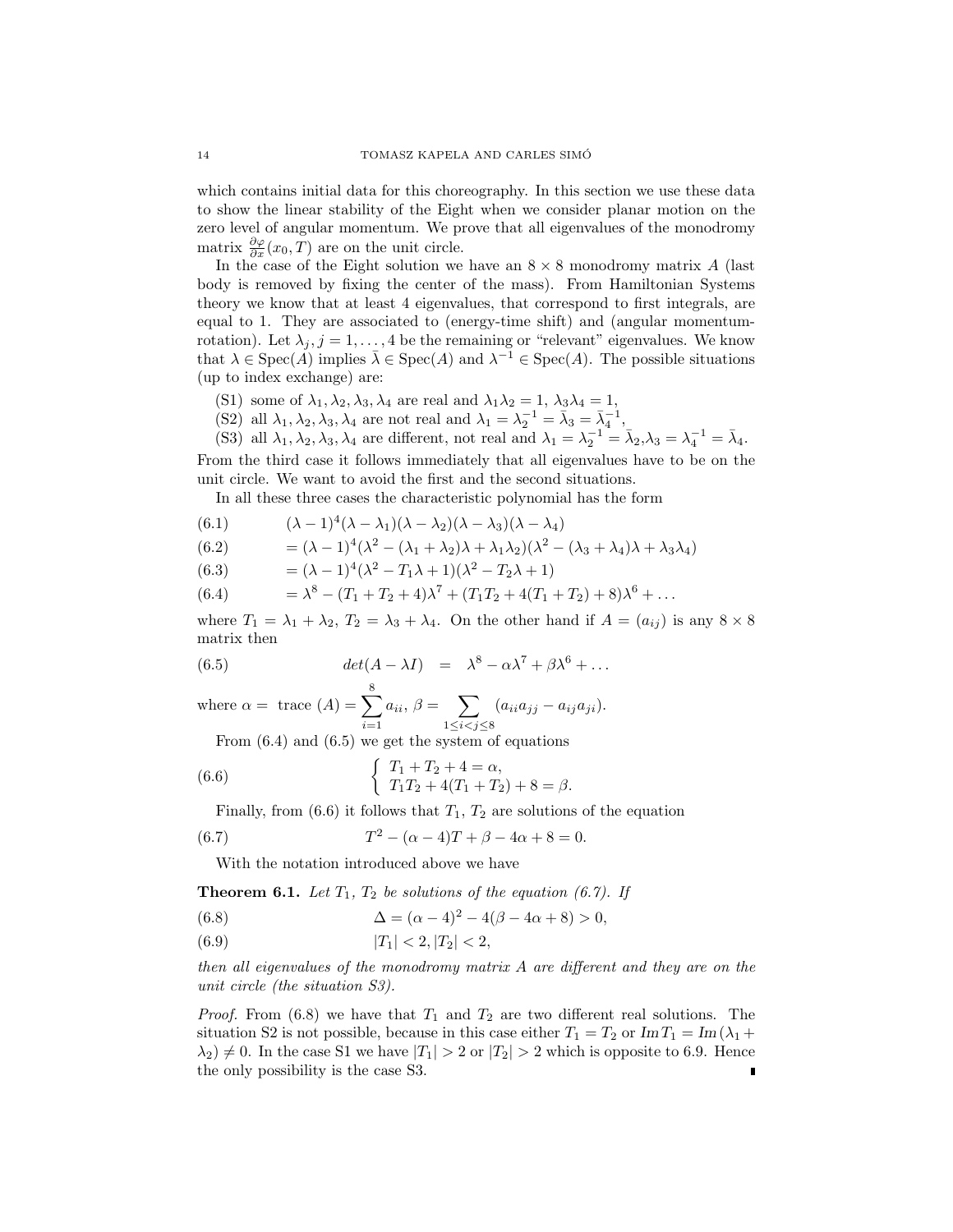Now we will use Theorem 6.1 to prove stability of the Eight. First, we need to improve our estimates of initial configuration and monodromy matrix of the Eight obtained in Section 5.1. We can do this in several ways. First of all, we can try to carry out the proof with smaller initial set Z. We can also iterate computations of interval Krawczyk operator  $Z_{n+1} := K(\bar{z}, Z_n, \bar{F})$  with  $Z_0 = Z$ . With fixed precision of floating point numbers (roughly 16 decimal digits) this iteration does not converge to a unique fixed point as it should in real arithmetic. Due to computational errors improvements stop at some moment. We overcome this using multiple precision interval arithmetic. Finally, we end up with a good rigorous approximation of initial condition of the Eight solution. This allows us to obtain an approximation of the monodromy matrix A good enough to show stability of the Eight. Also this computation was made with multiple precision interval arithmetic. Numerical computations made by Simó (see [S3]) suggested that the relevant eigenvalues are  $\lambda_{1,2} \approx 0.99859998 \pm 0.05289683i$ ,  $\lambda_{3,4} \approx -0.29759667 \pm 0.0528968i$ 0.95469169*i*. The need for a greater accuracy is caused mainly by eigenvalues  $\lambda_1$ and  $\lambda_2$ , because they are very close to 1. Using double precision we were not able to check conditions of Theorem 6.1 even if the set Z is taken equal to a single point.

Theorem 6.2. The Eight solution is linearly stable when motion is restricted to the plane and to the zero angular momentum level.

Proof. Using rigorous computations we checked that the assumptions of Theorem 6.1 are satisfied, hence all eigenvalues are on the unit circle. The nontrivial eigenvalues are different. This implies the desired stability. Details from this proof are presented in the Table 4.

Remark. We note that the real parts of the non-rigorous eigenvalues given in [S3] are extremely close to the center of the rigorous intervals obtained for  $T_1/2$  and  $T_2/2$ .

# 7. Conclusions

The method presented in Section 4 allows us to verify computer simulations of choreographies. Once we have a careful approximation of the initial configuration we can use Theorem 4.5 to prove that close to that approximation exists an initial configuration of some true choreography.

The main difficulty to make this process automatic is the quality of the rigorous estimates of the Krawczyk operator. There are several well known sources of overestimation such as round off errors, wrapping effect, errors coming from numerical integration of ODE. One can improve estimates using multiple precision, high order of Taylor method in ODE integration, various set representation methods e.g. those proposed by Lohner or Taylor models. So we have several parameters (such as order of Taylor method, time step during integration, mantissa bits in floating point number representation, set representation method) to set up for a specific problem. The most time consuming process to produce the proofs presented in this paper was the search for suitable parameter values which yield estimates good enough to fulfill theorem assumptions. On the one hand we want to obtain very good estimates but on the other hand we want to make this in a reasonable computational time. Computations which take several days for one choreography can be worthless in practical applications. We hope that this issue can be cured in the future by still increasing the power of modern computers.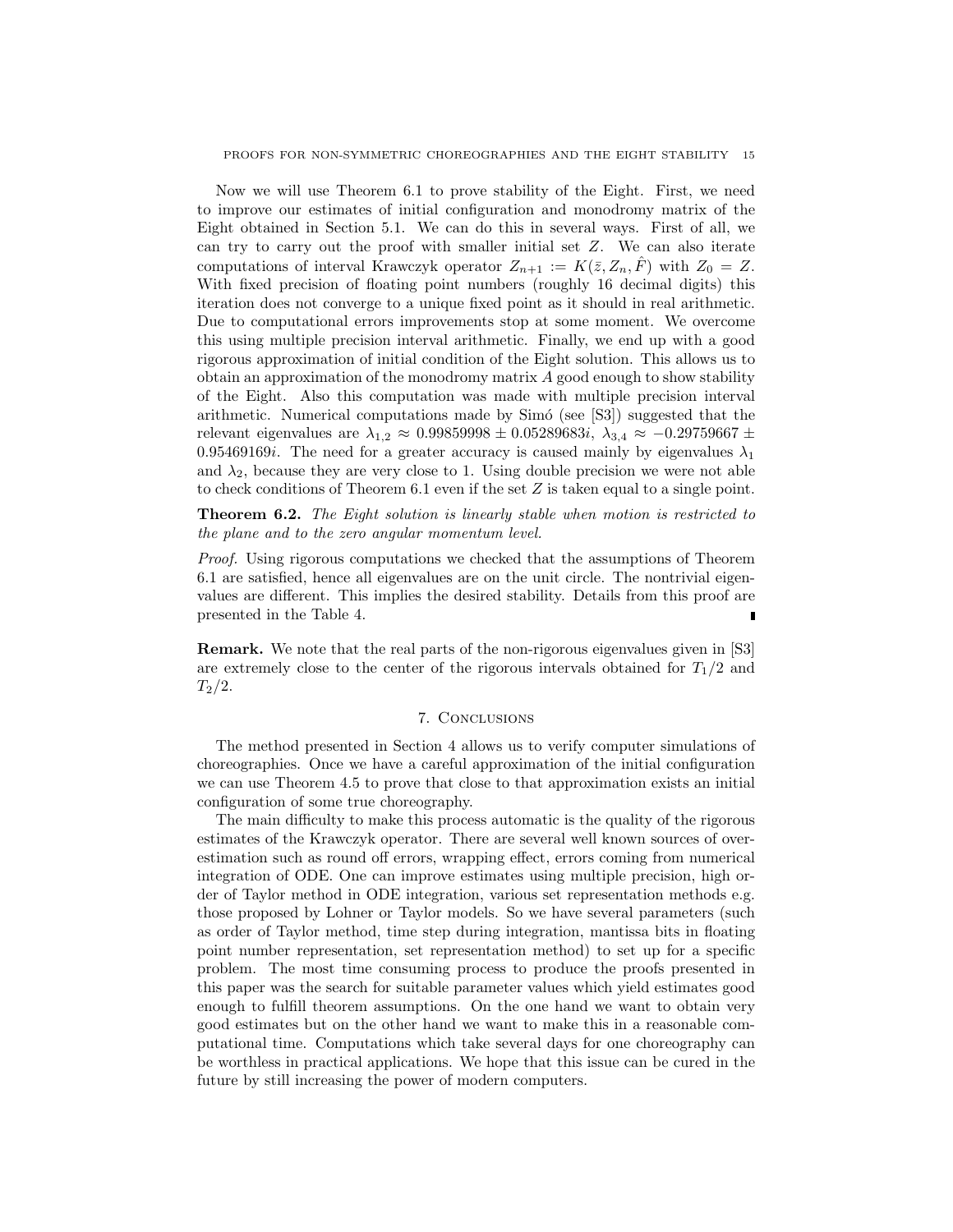| $\overline{\text{Initial}}$ values      |                           |  |
|-----------------------------------------|---------------------------|--|
| $\bar{z}, c_0$                          | the same as in Table 1    |  |
| max diam $Z$                            | $1.29e-16$                |  |
|                                         |                           |  |
| precision                               | 100 bits in mantissa      |  |
| Results of computations                 |                           |  |
|                                         | $6.720_{547070}^{458965}$ |  |
| $T_1$                                   | $1.997_{204261}^{195667}$ |  |
| $T_2$                                   | $-0.5951_{89038}^{97631}$ |  |
| Computation time: 999 sec. (16.65 min.) |                           |  |

Table 4. Data from the proof of the stability of the Eight.

## **ACKNOWLEDGEMENTS**

The Polish Scientific Research Committee (KBN) supports T.K. research through grant 27 N201 024 31/2163. The research of C.S. is supported by grants BFM2003- 09504-C02-01, MTM2006-05849/Consolider (Spain) and CIRIT 2005 SGR-1028 (Catalonia).

#### **REFERENCES**

- [Capd] CAPD Computer assisted proofs in dynamics, a package for rigorous numerics, http://capd.wsb-nlu.edu.pl/.
- [K] R. Krawczyk, Newton-Algorithmen zur Bestimmung von Nullstellen mit Fehlerschranken, Computing 4(1969), 187–201.
- [Ka] T. Kapela, N-BODY choreographies with a reflectional symmetry computer assisted existence proofs, EQUADIFF 2003, Proceedings of the International Conference on Differential Equations, Hasselt, Belgium 22 - 26 July 2003, p. 999–1005.
- [KZ] T. Kapela, P. Zgliczyński, The existence of simple choreographies for the N-body problem - a computer assisted proof, Nonlinearity, vol. 16(2003), 1899–1918.
- [KT] T. Kapela Homepage, http://www.ii.uj.edu.pl/~kapela/.
- [S] C. Simó, Choreographies of the N-body problem, http://www.maia.ub.es/dsg/nbody.html.
- [S1] C. Simó, Periodic orbits of the planar N-body problem with equal masses and all bodies on the same path, in The Restless Universe: Applications of N-Body Gravitational Dynamics to Planetary, Stellar and Galactic Systems, 265–284, ed. B. Steves and A. Maciejewski, NATO Advanced Study Institute, IOP Publishing, Bristol, 2001, see also http://www.maia.ub.es/dsg/2001/.
- [S2] C. Sim´o, New families of solutions in N-body problems. European Congress of Mathematics, Vol. I (Barcelona, 2000), 101–115, Progr. Math., 201, Birkhäuser, Basel, 2001.
- [S3] C. Simó, Dynamical properties of the figure eight solution of the three-body problem. Celestial mechanics (Evanston, IL, 1999), 209–228, Contemp. Math., 292, Amer. Math. Soc., Providence, RI, 2002.
- [SB] J. Stoer, R. Bulirsch, Introdution to Numerical Analysis, Springer, 1983.